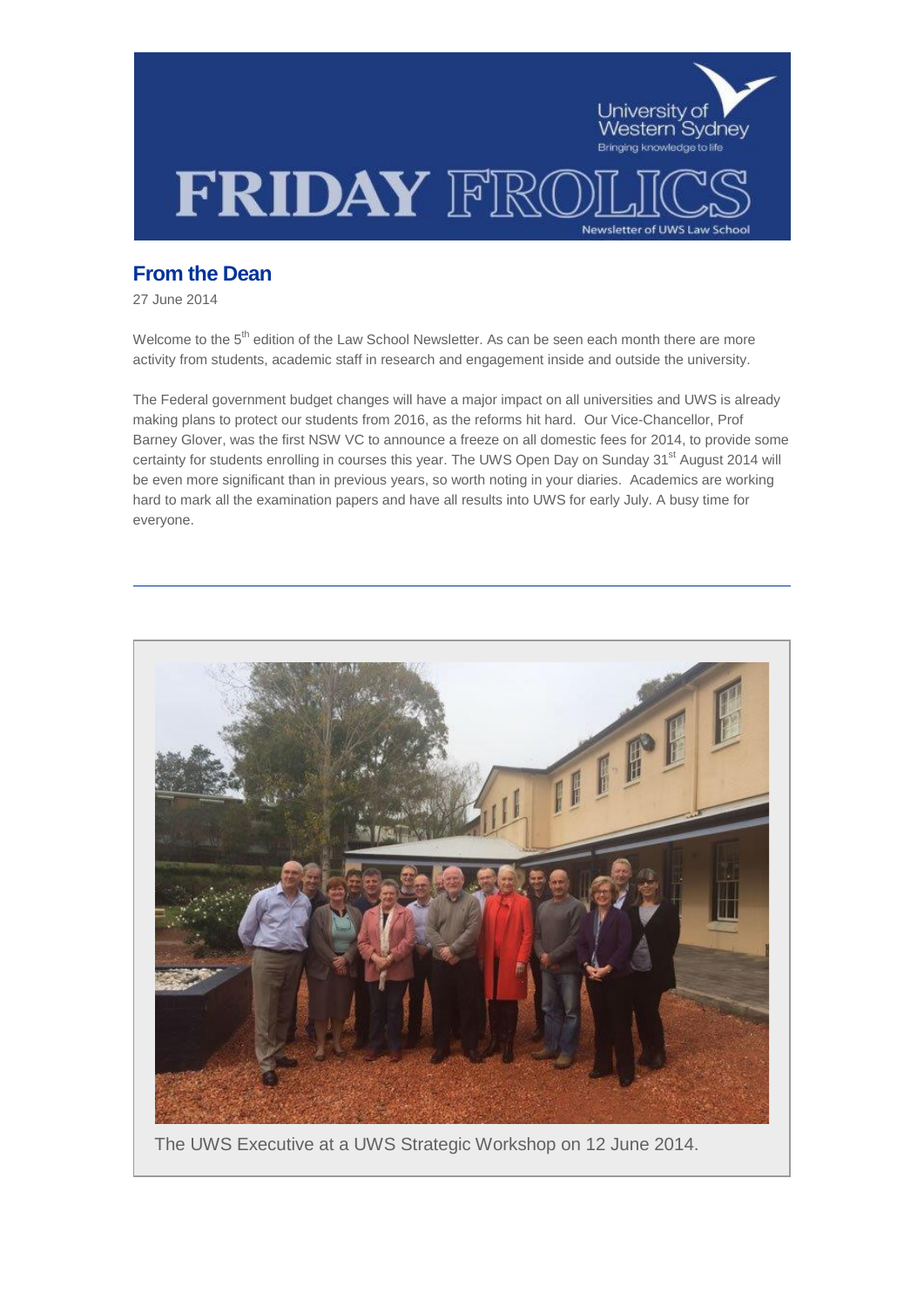# **Good News - Staff**

**Adjunct Professor David Collier**: Congratulations to our Adjunct Professor, the Hon David Collier AM for his Queen's Birthday award for significant service to the judiciary and to the law, particularly through the Family Court of Australia, and to legal education.

**Cindy Penrose**: Congratulations to Cindy who has been successful in securing a part time position as Assistant Director for the Defence Abuse Response Taskforce.

# **Research**

## **Thilla Rajaretnam**

Thilla presented a conference paper 'The Privacy and Confidentiality issues related to the use of sensor and monitoring technology in Medical Data Analysis: an Australian perspective' at the University of Queensland 'Defining the Sensor Society' Conference, UQ, 8 – 9 May 2014**.**

### **Professor Michael Adams**

Professor Michael Adams spoke on Tuesday 3<sup>rd</sup> June at the Corporate Governance Forum, *Driving Responsible Performance*, which is hosted each year by the Governance Institute of Australia. His presentation was entitled **"Breaking News – 2014 current corporate law cases"** and generated a lot of discussion.

### **Jennifer Ireland**

Jennifer presented paper entitled 'The Right to be Forgotten Online' which explores various legal and interdisciplinary issues arising from the decision of the European Court of Justice in *Google v Gonzalez* (Case C-131/12, 13 May 2014). The presentation was part of the UWS Digital Humanities Research Group's participation in 'Digital Humanities around the World: Privacy and Surveillance in the Digital Age', a 24-hour round the world virtual symposium, hosted by the University of Alberta Canada on 22 May 2014.

### **Associate Professor Michael Blissenden**

Invitation to join Editorial Board of *Australian Tax Law Bulletin* which is published by Lexis Nexis Invitation to contribute as co-author of the 2015 edition of **Kenny Australian Tax** (5 chapters to be updated)

### **Professor Steven Freeland**

Presentation (invited) 'The Future Global Governance of Space Security – International Law and Armed Conflicts Involving Space Technology', at the 2<sup>nd</sup> Manfred Lachs International Conference on Global Space Governance, McGill University, Montreal, 29-31 May 2014

Chair of Session 'Global Space Governance and the Challenges of Space Security', at the  $2^{nd}$  Manfred Lachs International Conference on Global Space Governance, McGill University, Montreal, 29-31 May 2014

Panel Presentation (by invitation) 'Is the International Criminal Court a good idea?', at 2014 Euroscience Open Forum (ESOF 2014), Copenhagen, Denmark, 21-26 June 2014

Interviewed on ABC TV News 24 Australia 'The World' regarding Japan's renewed plans for commercial whaling, 10 June 2014

Interviewed on Radio New Zealand regarding Japan's renewed plans for commercial whaling, 10 June 2014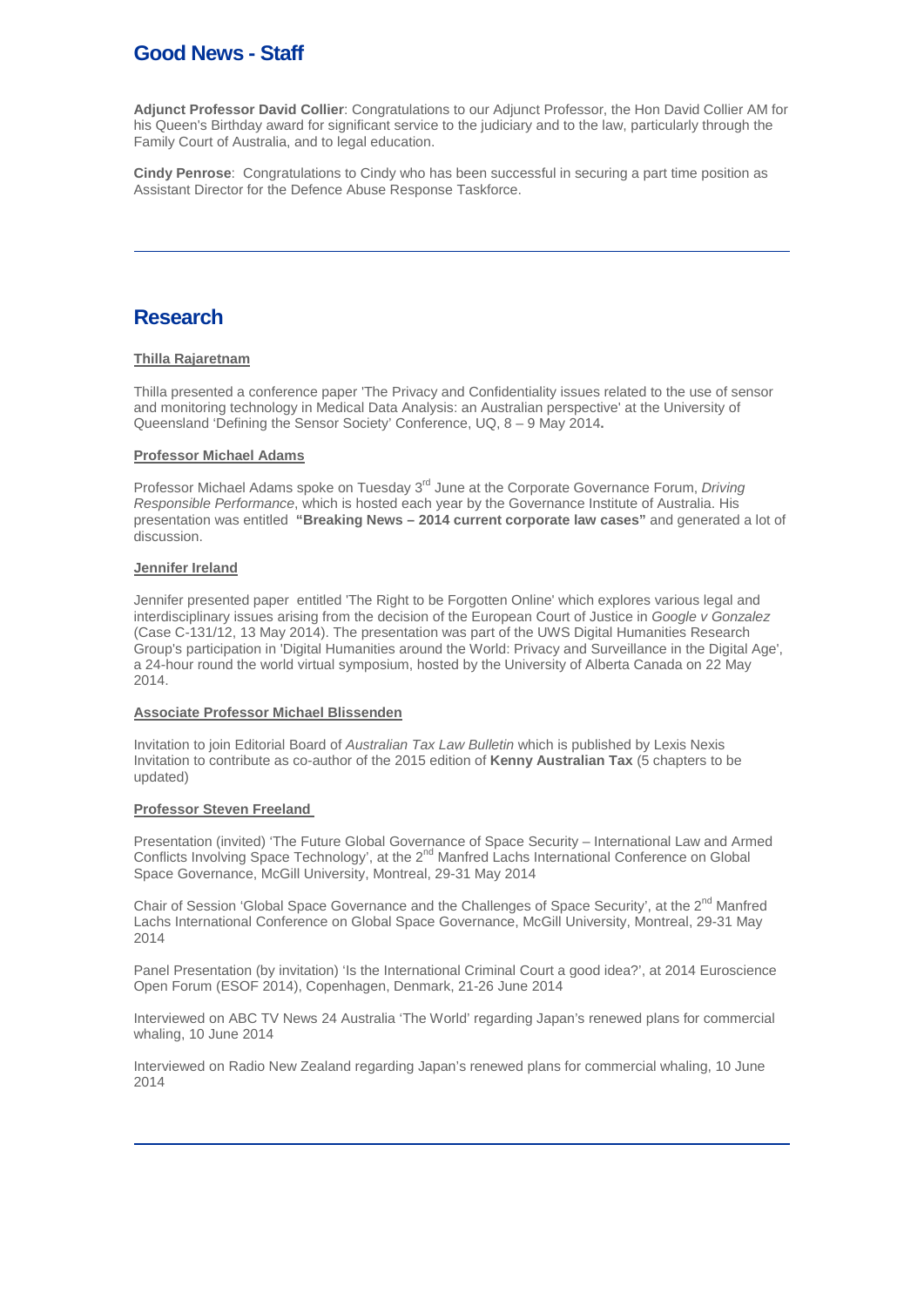# **Publications**

### **Professor Michael Head**

Michael Head has co-authored, with Roger Douglas, the  $7<sup>th</sup>$  edition of Douglas and Jones's, Administrative Law, which was published by The Federation Press this week.

### **Professor Steven Freeland**

Publication of 'C. Wilfred Jenks (7.3.1909 - 9.10.1973)', in Stephan Hobe (ed), *Pioneers of Space Law*, 167-190, 2013 Martinus Nijhoff, The Netherlands (ISBN 978-90-04-24027-8)

### **Ms Liesel Spencer**

'Farming the City: Urban Agriculture, Planning Law and Food Consumption Choices' (2014) 39(2) Alternative Law Journal (forthcoming).

'Local Government Planning Law and Urban Design for Active Living' (2014) 4(4) The International Journal of the Constructed Environment 12.

'Obstacles to the Promotion of Public Health in New South Wales' (2014) The International Journal of Health, Wellness and Society (forthcoming).

# **Community Engagement**

## **Kathryn Adams**

On 10 June, Kathryn Adams attended St Patricks Marist College, Dundas to represent the UWS Law School at their Careers Day.

## **Dr June Wang**

June presented to students at Cherrybrook Technology High School on 28 May. Most students at the presentation were doing legal study and were all very interested in studying law at UWS in the future.

### **Ingrid Matthews**

On Tuesday 23 June Ingrid Matthews spent the day with Aboriginal high school students from Penrith and Mt Druitt areas. *Pathways to Dreaming* is a UWS Schools Engagement initiative, promoting postsecondary education among Indigenous students. We spent half the time thinking of people we trust, people we look up to, places we like being and places we'd like to go. These are 'Simpson's questions' – designed to work on multiple levels, like watching the Simpsons with your offspring or nieces and nephews. The other half of the workshop was devoted to scientific method and critical thinking. By asking what change they would like to see in the world and making observations about how the world is, we asked who, what, when, where, why and how. This, I told students, is like a magic formula. It's not only what we all do but how to do well at school. This was done with the assistance of one of my favourite learning tools: a spiel on human ingenuity, Mars rover *Curiosity* and *scientific method baby*: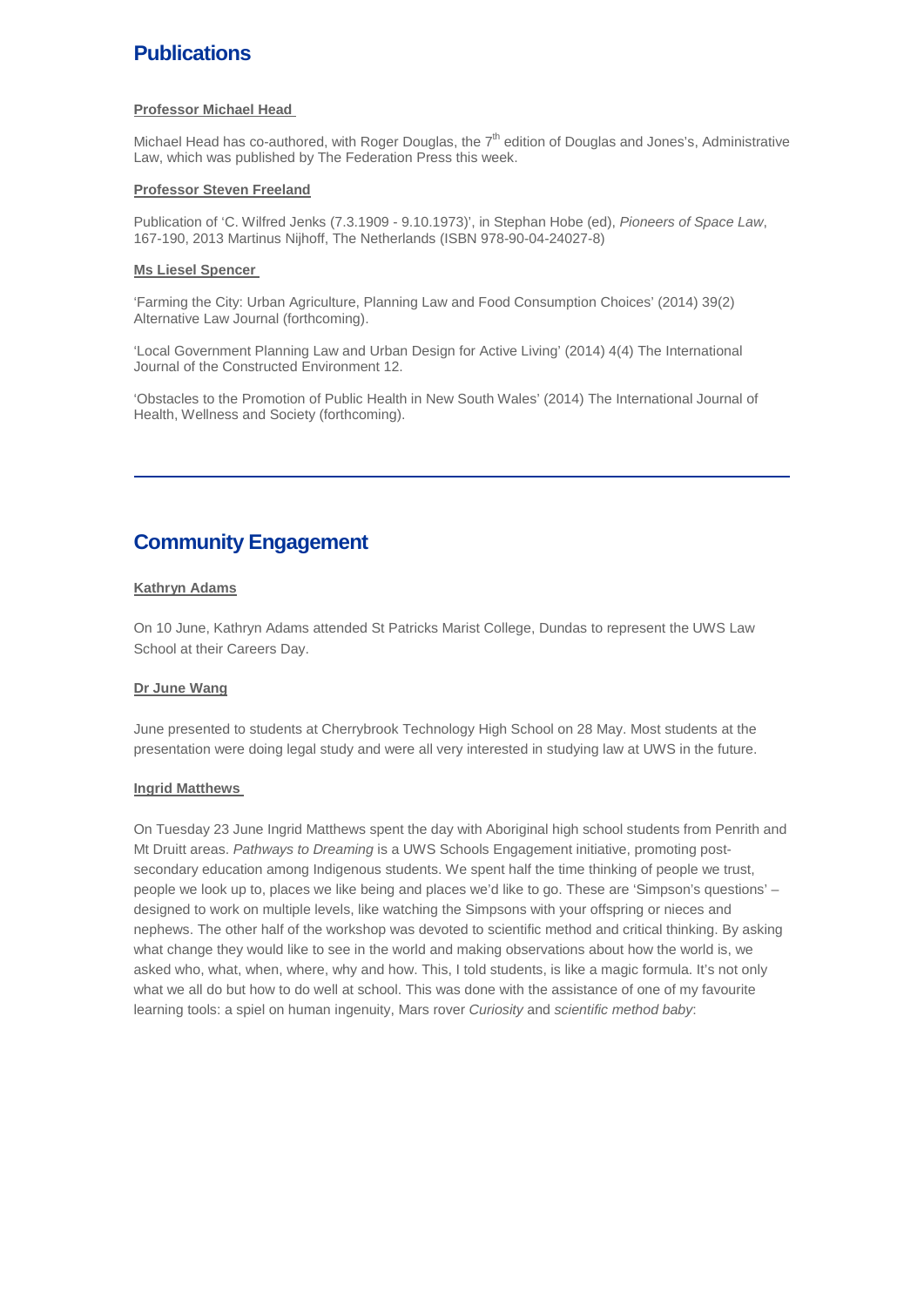

## **Professor Michael Adams**

Professor Michael Adams attended the launch of the Study Overseas Foundation to provide scholarships to Australian students who study abroad through AIM Overseas, on 16th June 2014. The event was held at Macquarie Street, Sydney by the Foundation's chair, Emeritus Professor Di Yerbury QO. AIM Overseas has arranged for a small number of UWS law students to study law subjects in Europe on short term mobility agreements with European law schools for credit. This was an excellent event and we hope a UWS student in the future will benefit from one of the scholarships provided by the Study Overseas Foundation.

## **John Juriansz**

## **An Evening at King & Wood Mallesons – Summer and Graduate Clerkships**

A special Summer and Graduate Clerkship event was held at King & Wood Mallesons (KWM) for fifteen  $3<sup>rd</sup>$  year and penultimate year law students with GPAs of 6.0 and above. The event was hosted by a range of KWM staff including Partners, Senior Associates and Solicitors from a range of practice areas. Included in the host numbers were several UWS law graduates and clerks - Matt Carr, Aleks Ilic and Mel Pudig. In advance of the event, Jackie Simpson and Alice Watkins from UWS Careers hosted a workshop for eligible students to focus upon how to develop a positive impression on potential employers, effective networking and related skills. I was very happy to witness the event and see for myself how useful it was to many of our most talented and successful students. The students were exceptionally grateful for the experience and were able to derive exceptionally valuable information. A number of students have provided me with their feedback on the event:

"I thoroughly enjoyed the opportunity to visit King & Wood Mallesons at their Sydney offices. All of the HR representatives, solicitors, law graduates and clerks were incredibly friendly and imparted an 'insider's view' of what working life is like at KWM. My experiences last night with KWM have only solidified my intention to apply as a Summer Clerk and pursue other available opportunities such as graduate positions and inter-office transfers". **Edward Poppa**

"Just a quick message to say thank you for organising the wonderful evening at Mallesons last night. I found it to be a great opportunity to be able to mingle and gain a useful insight into what it would be like to work in a top tier firm. Everyone was very friendly, approachable and easy-going. I look forward to more opportunities like this one!" **Alexandra Armstrong-Millar**

"I found the function to be extremely insightful and of great assistance in developing a more holistic